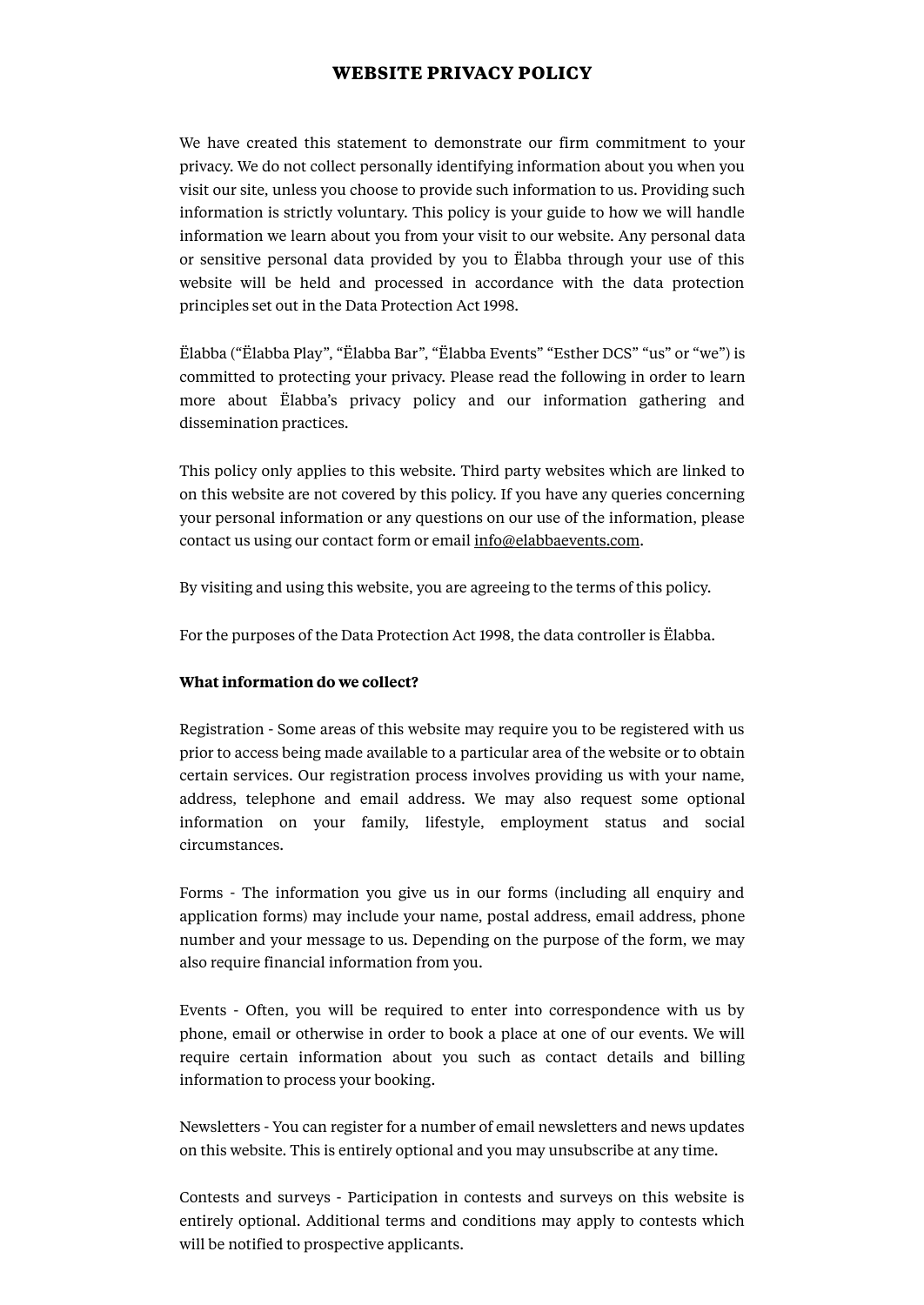Job opportunities - In order to apply for voluntary job opportunities advertised on our website, you are required to submit your interests in the online form. This requires the disclosure of your contact details and other personal information contained in your CV (such as employment history and qualifications). This information will be treated confidentially, and is only processed for the purpose of considering your job application.

With regard to each of your visits to our site we may automatically collect the following information:

Technical information - This website keeps track of usage data, such as the source address that the page request is coming from (your IP address, domain name), date and time of the page request, the referring website (if any) and other parameters in the URL (for example search criteria). This information is stored in log files and is used for aggregated and statistical reporting but is not attributed to you as an individual.

Cookies - A cookie is a small data file that certain websites write to your hard drive when you visit them. For more information on how this website uses cookies, please see our **Cookies Policy**.

#### **What do we use your information for?**

We use information held about you in the following ways:

To provide you with the information and services that you request from us

To provide you with information about other services we offer that are similar to those that you have already enquired about

To provide you with information about goods or services we feel may interest you

To notify you about changes to our services

To improve our site to ensure that content is presented in the most effective manner for you and for your computer

To administer our website and for internal operations, including troubleshooting, data analysis, testing, research, statistical and survey purposes

To allow you to participate in interactive features of our service, when you choose to do so

To keep our website safe and secure

To measure or understand the effectiveness of advertising we serve to you and others, and to deliver relevant advertising to you

To make suggestions and recommendations to you and other users of our website about goods or services that may interest you or them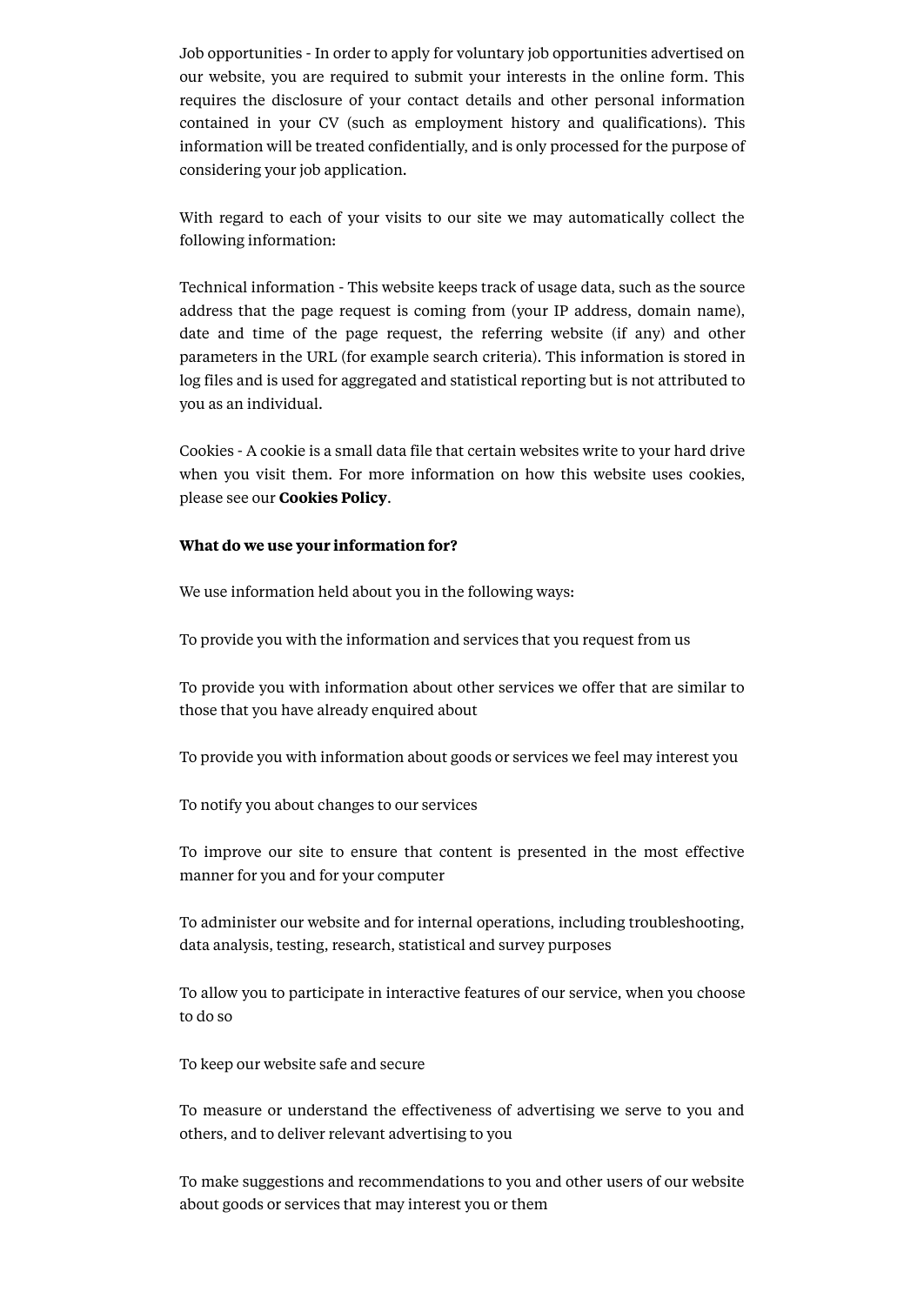# **What information do we share?**

We do not send information about you to other companies or people unless in the following circumstances:

Agents - Ëlabba may share your information with strategic partners, our partner organisations, individuals and organisations that we employ or work with to perform functions in certain situations on our behalf. Examples of these functions include handling credit card transactions, and following up on enquiries. These agents have access to the personal information required to perform their functions, but may not use it for any other purpose. Your information will not be transferred abroad and we will not be transferred outside the European Economic Area.

# **Changes to this policy**

We may edit this policy from time to time. If we make any substantial changes we will notify you by posting a prominent announcement on our website.

Compliance with law - We will release personal information where we are required to by law or by the regulations and other rules (including auditing requirements) to which we are subject. We may also exchange information with other companies and organisations for the prevention and detection of crime, fraud protection and credit risk reduction.

Analytics and search engine providers that assist us in the improvement and optimisation of our website.

Advertisers and advertising networks that require the data to select and serve relevant adverts to you and others.

# **Storage of your information**

All information you provide to us is stored on our secure servers. Where we have given you (or where you have chosen) a password which enables you to access certain parts of our site, you are responsible for keeping this password confidential.

Unfortunately, the transmission of information via the internet is not completely secure. Although we will do our best to protect your information, we cannot guarantee the security of your data transmitted to our site; any transmission is at your own risk. Once we have received your information, we will use strict procedures and security features to try to prevent unauthorised access.

#### **Your rights**

You have the right to ask us not to process your information for marketing purposes. We will usually inform you (before collecting your data) if we intend to use your data for such purposes or if we intend to disclose your information to any